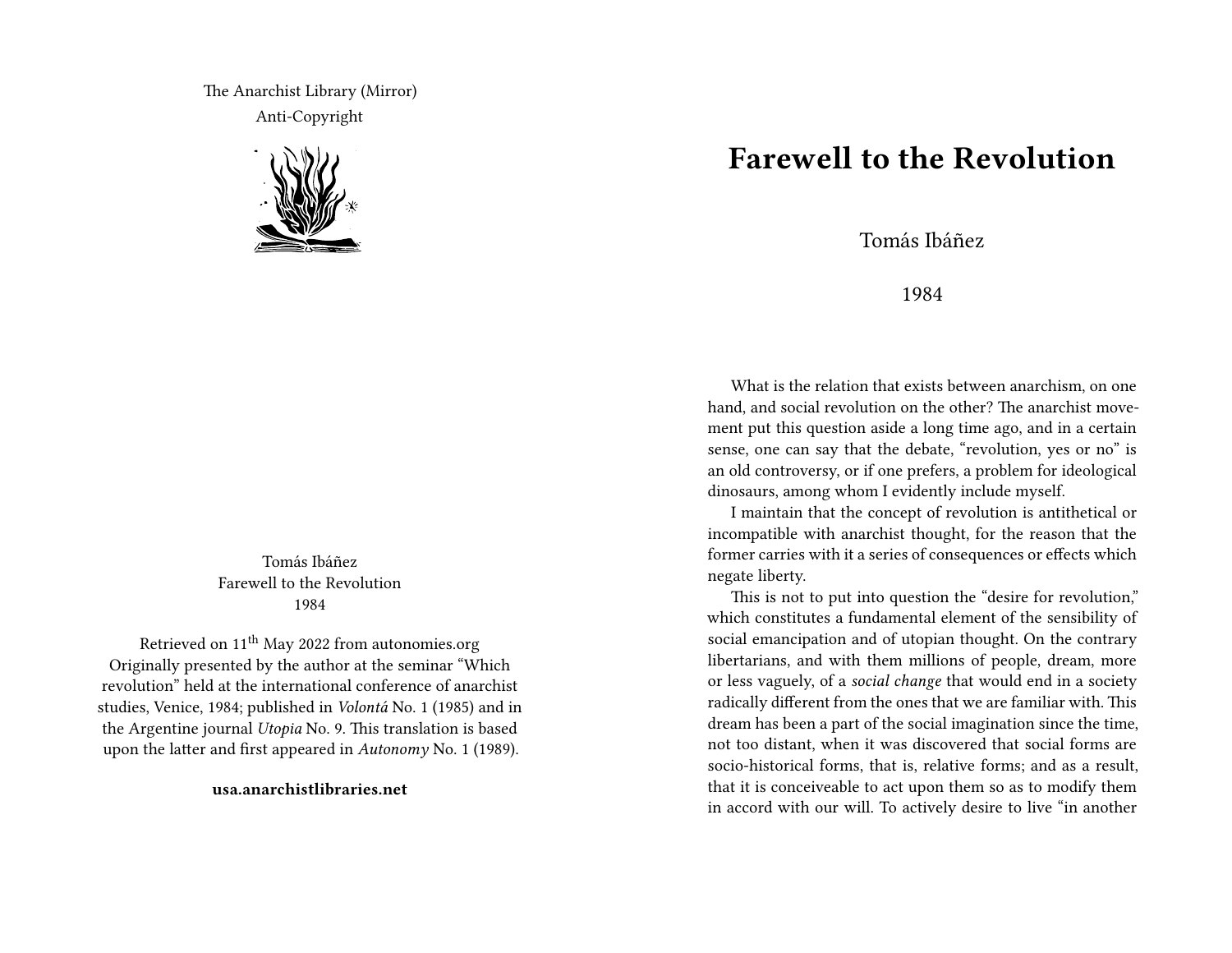place," in relation to what we experience as socially instituted, is undoubtedly the imperative of all morality.

It is not therefore the *desire for revolution* that must be questioned. On the contrary, the desire for revolution is a fundamental component of all critical thought, and it is an indispensible part of the libertarian utopia.

On the other hand, what is seriously problematic is the *revolutionary project*. It is important to note the political, strategic elaboration of the desire for revolution, its concrete translation into a socio-political concept and as a libertarian practice. What appears questionable is the constitution of the desire for revolution into a rationally elaborated, articulated project, that could serve as a vehicle for effective individual and collective action. For the desire for revolution thus becomes, necessarily, a totalitarian enterprise and an instrument for domination.

Why is it that the revolutionary project contradicts what can be considered the very essence of anarchist thought? This is not a question linked to the notion of insurrection or revolution. In effect, the recourse to violence is frequently the sole valid means to overcome certain situations, and I am not one of those who sees ih the use of violence a "defect" that irremediably denaturalizes all action that has an emancipatory vision. It is true that the means or instruments used are never neutral and that the use of violence necessarily implies certain consequences; but *all* the means of violence that we may use carry with them unintended and uncontrollable secondary effects.The rejection of violence of the oppressed does not appear to be justifiable, though a rejection of a "strategy of violence" is.

Beyond the insurrectional aspect of revolution, what is being put into question concerns a basic problem, linked to the very logic of the concept of revolution. An historical analysis of the emergence and development of the concept of social revolution would show us to what extent this concept has been marked by the scientific model that is proper to classical me-

Today, the progress of anarchist thought traverses three fundamental conditions:

- 1. Abandon explicitly the concept of revolution, proceeding to its criticism and following through on all the consequences of Its rejection.
- 2. Recognize the impossibility of a society deprived of power relations, and infer the consequences.
- 3. Recognize that not all positive goals are necessarily compatible<sup>2</sup>, and draw the appropriate conclusions.

If what I have said is correct, it is truly a pity, since it was agreeable to dream of a society without power, believing that all the values that appeared to us as positive could be organized in a harmonious bouquet, and it was undoubtedly exhilarating to live fighting for the revolution.

Anarchists were among the first to proclaim that human beings should get used to living without God, even though this was frustrating and difficult; today, anarchists, and people in general, should learn to live without the belief in revolution.

<sup>2</sup> R. Pagés, "La Libertá, la guerre, la seritú", *Volontá*, No. 4 (1984).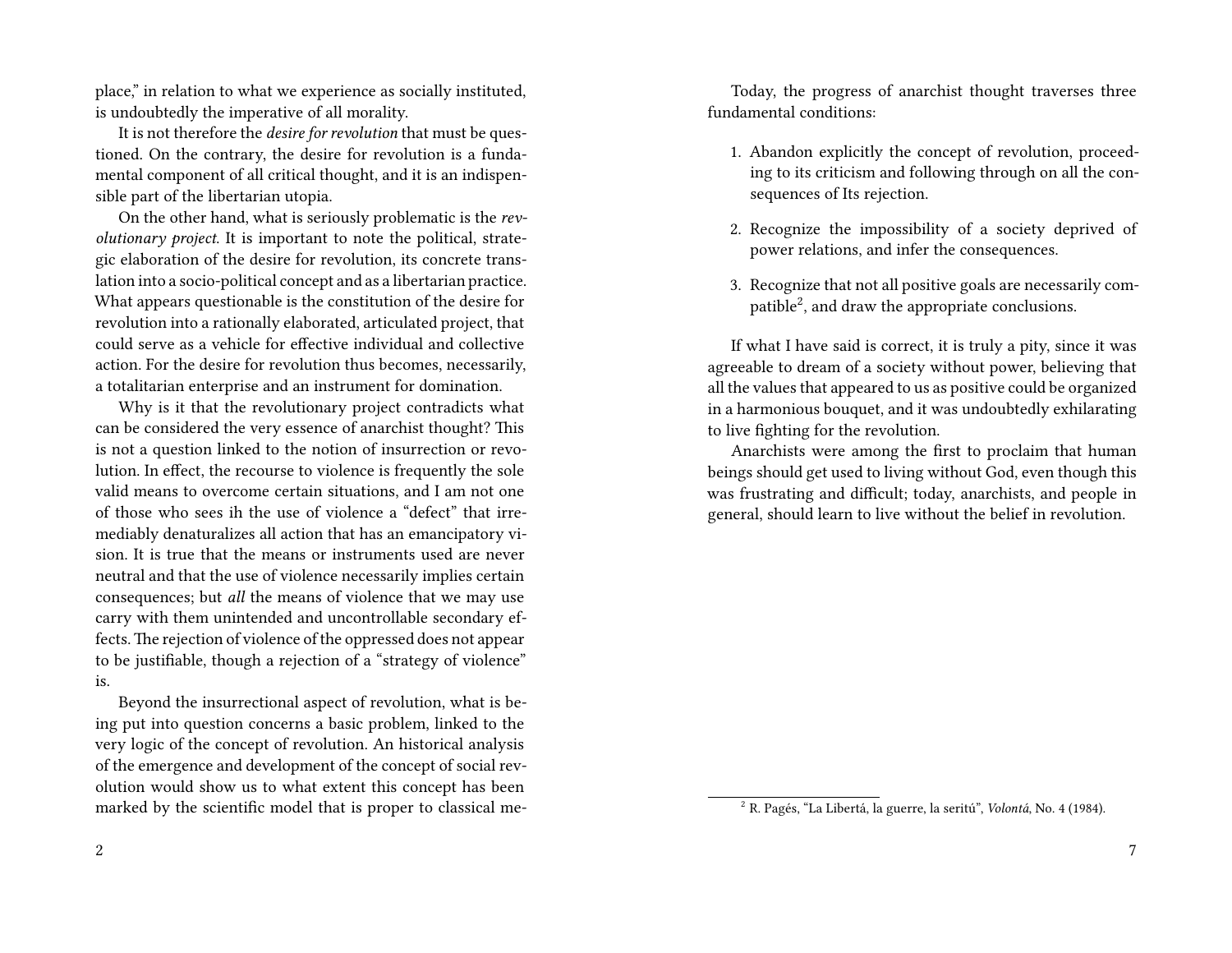whichever it may be, if it means that, by definition, this system would have to be partially enforced.

3. Finally, the idea of revolution implies the belief in social *determinism*, that is, the belief that society is a kind of machine governed by laws, upon which one can apply certain causally efficacious actions to produce controlled and predictable effects. Without this belief, the "revolutionary project" makes no sense, since a strategy can only be elaborated on the basis of a causal relation between the realized actions and its produced consequences, or at least, in a conviction in these causal characteristics. This tends to ignore the fact that society is a selforganizing system, profoundly unpredictable in its 'reactions and in its functioning. And it also leads (though this is a different question) to the acceptance of a model of knowledge of the social based on the control of the object to be known, and ultimately, on social control. Libertarian thought, by definition, cannot shelter within its womb the concept of revolution, and should comprehensively abandon the very use of the term "revolution."

The practical activity of libertarians can, eventually, unleash and provoke a revolution, but never as the result of a rational and coherent project. The "desire for revolution" and "utopia," conjoined with libertarian practice, constitute powerful elements for social change. They can force the social system to restructure itself without our knowing precisely why and how. Fortunately, neither the libertarians, nor any others, dominate sufficiently the mechanisms and the social laws so as to control and lead them in accord with their will.

To conclude, I would like to state that anarchism is a *system in becoming*, an essentially evolutionary system, which in its origins had insufficiencies and authoritarian characteristics, and to this day continues to have them. From the perspective of critical anarchism, the concern, it may be said, is to improve anarchism from day to day, freeing it progressively of its authoritarian contents.

6

chanics, and to what extent it is a tributary of the deterministic and dominating scientistic ideology that impregnates the Galilean-Newtonian scientific model. Lappo Berti<sup>1</sup> has formulated this analysis in an excellent article that appears in the magazine *Aut-Aut*; for this reason, I will not treat this issue in a detailed way, and instead limit myself to simply pointing out that, historically, the concept of revolution has been for the most part useful for the purposes of the bourgeoisie, and more generally, for all projects that aim at political power.

This aspect by itself would be sufficient to cast a shadow of doubt over the pertinent, pretended libertarian concept of revolution; what matters, however, is to note other aspects, and for those, it is necessary to identify some characteristics of the notion of revolution. A revolution obviously does not reduce itself to a simple transformation of society. It is necessary to specify at least five supplementary elements, in order to come to some understanding of it:

- 1. It is a relatively *brusque and rapid* transformation otherwise the terms "revolution" and "evolution" would be interchangeable.
- 2. It is a *radical* transformation if it were not, one could speak of a simple re-adjustment or social "reform."
- 3. It is an *oriented* transformation. that is. it has a final goal – libertarians are not "democrats" satisfied with the realization of majority rule. but demand that the revolution. if it is to be "authentic." must conform to their own proper criteria.
- 4. It is a *global* transformation that concerns all of society – contrariwise one would be speaking of nothing but a temporary local social change.

<sup>&</sup>lt;sup>1</sup> L. Berti, "Revoluzione o ...?" *Aut Au*t, January 1980, Milan.